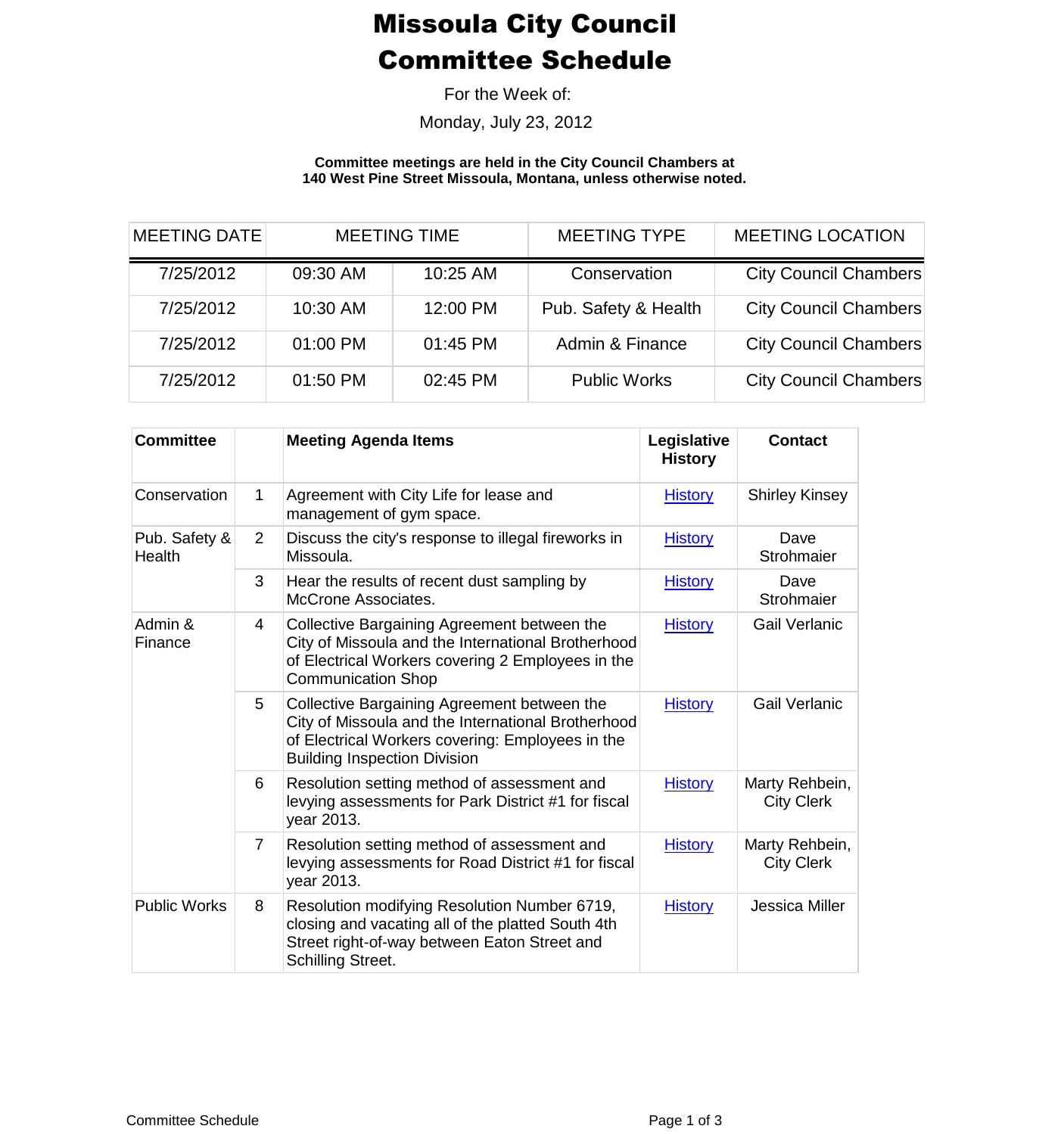## Missoula City Council Committee Schedule

For the Week of:

Monday, July 23, 2012

*The following items have been referred to City Council committees, but the committees will not discuss them in the coming week:*

| <b>Committee</b>      |                | <b>Held Meeting Agenda Items</b>                                                                                                                                                                                                                                                         | Legislative<br><b>History</b> | <b>Contact</b>        |
|-----------------------|----------------|------------------------------------------------------------------------------------------------------------------------------------------------------------------------------------------------------------------------------------------------------------------------------------------|-------------------------------|-----------------------|
| Admin &<br>Finance    | 1              | Journal vouchers                                                                                                                                                                                                                                                                         | <b>History</b>                |                       |
|                       | $\overline{2}$ | Budget transfers.                                                                                                                                                                                                                                                                        | <b>History</b>                |                       |
|                       | 3              | Council rules to change the Council's regular<br>meeting schedule to two meetings per month.                                                                                                                                                                                             | <b>History</b>                | Marty Rehbein         |
|                       | 4              | Disposition of surplus City land.                                                                                                                                                                                                                                                        | <b>History</b>                | Nancy Harte           |
|                       | 5              | Review the City's current policy for charging the<br>public for various City-produced documents.                                                                                                                                                                                         | <b>History</b>                | Dave Strohmaier       |
|                       | 6              | Review Missoula's insurance experience,<br>particularly work comp; propose improvements if<br>warranted.                                                                                                                                                                                 | <b>History</b>                | <b>Ed Childers</b>    |
|                       | $\overline{7}$ | Updates to the City Council rules.                                                                                                                                                                                                                                                       | <b>History</b>                | <b>Bob Jaffe</b>      |
|                       | 8              | Presentation on the Arts & Economic Prosperity<br><b>IV National Study</b>                                                                                                                                                                                                               | <b>History</b>                | Dave Strohmaier       |
| Conservation          | 9              | Discuss the City's strategy to complete a<br>boundary survey of Greenough Park.                                                                                                                                                                                                          | <b>History</b>                | Dave Strohmaier       |
|                       | 10             | An amendment to the agreement with Territorial<br>Landworks, Inc. (TLI) in an amount not to exceed<br>\$136,702.37 for professional services, including<br>engineering, surveying, and construction<br>management for Project #PR 08-02 GCT, Grant<br>Creek Trail, CTEP #STPE 8199(105). | <b>History</b>                | Dave Shaw             |
| Comm. of the<br>Whole | 11             | Discuss OPG reorganization proposal with<br>Department Heads.                                                                                                                                                                                                                            | <b>History</b>                | <b>Marilyn Marler</b> |
|                       | 12             | City Council Strategic Planning Session.                                                                                                                                                                                                                                                 | <b>History</b>                | <b>Marilyn Marler</b> |
|                       | 13             | Updates from Council representatives on the<br>Health Board, Community Forum, Transportation<br>Policy Coordinating Committee, other boards and<br>commissions as necessary. (Ongoing)                                                                                                   | <b>History</b>                |                       |
|                       | 14             | Joint meeting of the Mayor, City Council and<br>County Commission; a facilitated quarterly OPG<br>review as directed in the Interlocal Agreement.                                                                                                                                        | <b>History</b>                | Mayor Engen           |
|                       | 15             | Examination of Office Planning and Grants.                                                                                                                                                                                                                                               | <b>History</b>                | Lyn Hellegaard        |
|                       | 16             | Propose the City Council be a member unit of the<br>Missoula Chamber of Commerce.                                                                                                                                                                                                        | <b>History</b>                | <b>Dick Haines</b>    |
| Economic              | 17             | Identify needs and possible solutions to                                                                                                                                                                                                                                                 | <b>History</b>                | <b>Caitlin Copple</b> |